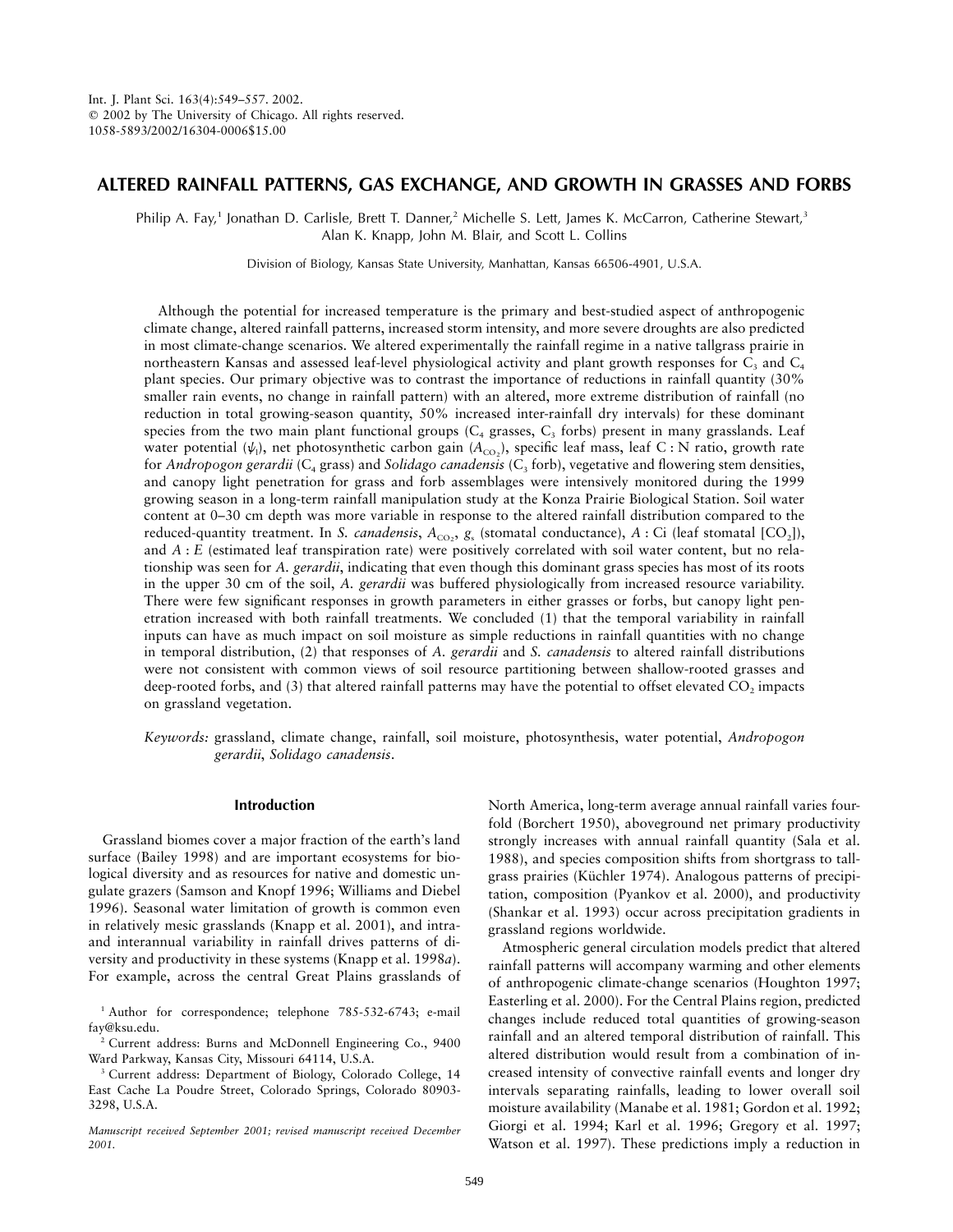the mean and an increase in the variability in growing-season rainfall patterns, potentially impacting the composition and productivity of these grasslands (Easterling et al. 2000).

Two functional groups comprise the bulk of many temperate grassland floras, warm season  $C_4$  grasses, and  $C_3$  forbs;  $C_4$ photosynthesis typically confers steeper light-response curves and higher light-saturated photosynthetic rates, water use efficiencies, and temperature optima compared to  $C_3$  photosynthesis (Pearcy and Ehleringer 1984; Knapp and Medina 1999). Grass and forb growth forms differ markedly in architecture, with grasses possessing traits consistent with drought tolerance, such as basal meristems, narrow, vertically oriented leaves, and a relatively shallow and fibrous root system, making grasses more reliant on water high in the soil profile. However, forbs have great diversity in leaf and meristem architecture and often produce a much deeper root system than grasses, thus accessing deeper, less varying water supplies (Weaver 1968; Sims et al. 1978; Knapp 1985). Assuming that shifts in rainfall patterns would most immediately affect shallow soil layers, stronger physiological and growth responses to altered rainfall patterns would be expected for  $C_4$  grass species, and weaker responses would be expected for forbs, based in these differences in physiology and root morphology. Previous studies have indicated that both leaf physiological activity and plant growth rates respond to rainfall distribution as well as quantity (Sala and Lauenroth 1982; Knapp 1984; Fisher et al. 1988; Gutierrez et al. 1988; Dougherty et al. 1996; Hamerlynck et al. 1997; Williams et al. 1998; BassiriRad et al. 1999; Ward et al. 1999), and differential responses to altered rainfall patterns among species may provide an underlying mechanism promoting shifts in plant species composition.

The objective of this study was to examine the leaf physiology and plant growth responses in a dominant tallgrass prairie  $C_4$  grass and a common  $C_3$  forb to two experimental alterations in rainfall patterns: (1) reduced rain event quantity, with no change in temporal distribution and (2) altered temporal distribution, specifically larger individual rain events, combined with increased interevent dry intervals, but no reduction in total quantity. Leaf-level physiological responses to rainfall patterns are important because they provide instantaneous indices of plant responses to resource variation; they are useful in models of plant growth, canopy gas exchange, vegetation distribution, and net primary productivity (Schulze et al. 1994; Luo et al. 2000); and they may indicate the potential of altered rainfall patterns to modify the impacts of global change phenomena such as warming or elevated  $CO<sub>2</sub>$ concentrations on plant populations and communities (Walker et al. 1999).

Our research focused on the C<sub>3</sub> forb *Solidago canadensis* and the warm-season C<sub>4</sub> grass *Andropogon gerardii*, common members of their functional groups in the tallgrass prairie portion of the Central Plains grasslands. *Andropogon gerardii* dominates many tallgrass prairies in abundance and biomass, and many community and ecosystem responses are strongly influenced by this species (Knapp et al. 1998*a*). We measured plant water status, leaf gas exchange, and leaf C : N ratio as indicators of plant stress and physiological performance. Several indices of plant and canopy growth were also quantified as integrators of plant responses to altered rainfall patterns. The study was conducted in an ongoing long-term field experiment, the Rainfall Manipulation Plots (RaMPs), where rainfall patterns have been manipulated since 1998 at the Konza Prairie Biological Station in northeastern Kansas (Fay et al. 2000).

## **Material and Methods**

# *Study System*

Konza Prairie is located in the Flint Hills (39°05'N, 96°35'W), the largest remaining area of unplowed native tallgrass prairie in North America (Küchler 1974). The vegetation of Konza Prairie consists of highly productive, matrix-forming, perennial warm-season  $C_4$  grasses, accompanied by a speciesrich, but less productive, assemblage of  $C_3$  forbs in the Compositae, Fabaceae, Brassicaceae, and other families (Freeman 1998). Over 500 species representing >90 families have been recorded (Freeman and Hulbert 1985). Long-term records of climate, plant species composition, and productivity are available (Knapp et al. 1998*b*).

The Flint Hills experiences a temperate midcontinental climate, with a yearly mean temperature of 13°C (range:  $6^{\circ}-19^{\circ}$ C), a January mean of  $-3^{\circ}$ C (range:  $-9^{\circ}$  to  $3^{\circ}$ C), and a July mean of 27°C (range: 20°–33°C). Total precipitation at Konza Prairie averages  $835$  mm yr<sup>-1</sup>, with  $75\%$  falling during the growing season, May through September. Growing-season rainfall is bimodal, with high monthly rainfall totals during May and June, low rainfall and high temperatures in July and August, and a second, lesser rainy period in September. Variation from these general precipitation patterns is common, both in yearly totals and seasonal distribution (Hayden 1998).

#### *Overview of Rainfall Manipulation Plot Study*

The RaMPs are a set of 12 undisturbed native prairie study plots each located beneath a fixed-location rainout shelter. The shelters serve to exclude natural rainfall inputs from the plots, to collect the excluded rainfall, and to reapply it in altered quantities and patterns. Each shelter has a clear polyethylene roof, two 4000-L reservoirs (equivalent to ca. 10 cm of rainfall) to collect and store rainfall off the roof, and an overhead grid of 13 irrigation nozzles to apply rainfall treatments. The shelters measure  $14 \times 9$  m, covering a central  $7.6 \times 7.6$ -m experimental plot containing a  $6 \times 6$ -m sampling area. The experimental plots were surrounded by a 1.2-m-deep subsurface barrier to limit lateral water movement. Fay et al. (2000) provides further detail on shelter design and efficacy.

The RaMPS were located on a typical lowland Konza site in terms of soil, vegetative composition, productivity, and land management. Soils are Irwin silty clay loams. The dominant plant species in the plots include *Andropogon gerardii*, *Sorghastrum nutans*, *Panicum virgatum*, and *Sporobolus asper*, all warm-season C<sub>4</sub> tallgrasses. Dominant forbs include Soli*dago canadensis*, *Aster ericoides*, and *Solidago missouriensis*. Productivity has averaged 600 g  $m^{-2}$  to date in the study plots. The plots and their surroundings have been burned each spring (late March).

In this study, we examined three rainfall manipulation treatments, each with three replicates.

*Ambient*. In these RaMPs, intercepted water was re-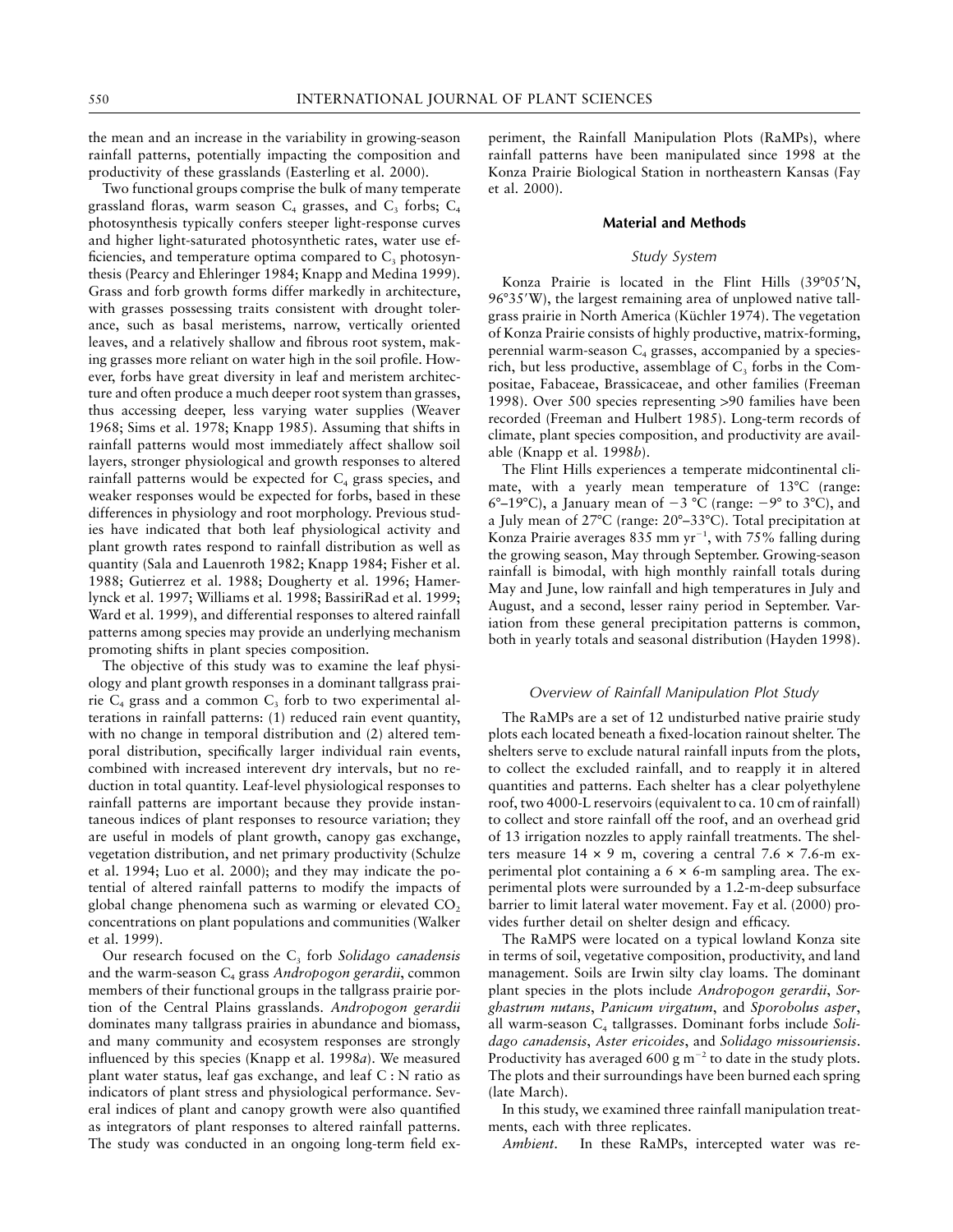applied to the plots each time a natural rainfall event occurred in the naturally occurring quantity.

*Reduced quantity*. Rainfall was again applied coincident with ambient rain events, but only 70% of the collected rainwater was applied to the plots. Only the quantity of each rain event, not the temporal distribution, was altered by this treatment.

*Altered distribution*. This treatment created a more extreme rainfall pattern, by lengthening the dry periods between rainfall events by 50%. All ambient precipitation falling during these increased dry periods was stored and applied in one large application. In this way, rainfall was redistributed into fewer, but larger, events with greater temporal separation, but the total quantity of precipitation applied over the growing season was not reduced.

In practice, these altered rainfall treatments affected the variability in rainfall inputs (on a per day basis) in addition to growing-season rainfall quantity, event size, and dry-interval length. The coefficients of variation (CV) for rainfall inputs ranged from 273 for the reduced-quantity treatment to 417 for the altered-distribution treatment. The ambient treatment CV (276) was comparable to the 15-yr CV in ambient rainfall inputs (286). See Williams et al. (1998) for a similar characterization of rainfall variability.

#### *Response Variables and Sampling Regime*

Soil water content, plant water stress, and leaf gas exchange parameters were measured weekly from May through October 1999. Soil water content was quantified using time domain reflectometry (Topp et al. 1980) at four locations per plot using 30-cm probes, integrating soil moisture conditions in the top 30 cm of the soil profile.

Plant water stress was assessed by determining midday leaf water potential  $(\psi_{\text{l}})$  with a Scholander-type pressure chamber (PMS Instruments, Corvallis, Oreg.) on four leaves per species per plot. Healthy, fully expanded leaves were collected between 1200 and 1400 hours central daylight time, packaged and kept in the dark to prevent desiccation, and rapidly measured in the laboratory.

Leaf water potential samples were used to determine specific leaf mass (mg dry mass  $cm^{-2}$ ). The leaves were then pooled by plot, ground, and assayed for total C and N (% by weight) in an automated C : N analyzer (Carlo-Erba 1500C, Carlo Erba, Milan).

Leaf gas exchange was measured weekly with two crosscalibrated field-portable infrared gas analyzers (LI-COR 6200, Li-COR, Lincoln, Nebr.) on fully expanded upper canopy leaves, one leaf per plant, four plants per species per plot. Gas exchange measurements were conducted between 1030 and 1430 hours central daylight time, generally on cloud-free days. However, meeting a weekly sampling scheme sometimes required measurements on partly cloudy days. Samples were omitted from analysis if photosynthetic photon flux density (PPFD) was <500  $\mu$ mol m<sup>-2</sup> s<sup>-1</sup>, and entire plots were omitted when plot mean PPFD was <1000  $\mu$ mol m<sup>-2</sup> s<sup>-1</sup>. Gas exchange parameters of interest in this study were net photosynthesis  $(A_{CO<sub>2</sub>})$ , stomatal conductance  $(g_s)$ , the ratio of  $A_{CO<sub>2</sub>}$ : Ci, the

leaf substomatal [CO<sub>2</sub>], and the ratio of  $A_{\rm{co}}$  : *E*, the estimated leaf transpiration rate.

Whole-plant and canopy responses to rainfall manipulations were characterized in several ways. Relative growth rates for *A. gerardii* and *S. canadensis* were calculated from biweekly measurements of total leaf length (*A. gerardii*) and estimated total leaf area (*S. canadensis*) from 10 permanently marked plants per plot. Leaf areas for *S. canadensis* were estimated from allometric relationships between mean leaf length and total leaf area, determined from comparable plants growing outside the plots. New plants were marked when plants in the initial cohort were prematurely lost or senesced. Flowering stem density in three dominant grasses (*A. gerardii*, *S. nutans*, and *P. virgatum*) and vegetative stem densities of  $C_4$  grasses and forbs were censused during peak flowering (early September 1999). Canopy light extinction, measured as the height of 50% light attenuation, was measured biweekly at a fixed location in each plot, at 10-cm increments in the canopy using a 1-m ceptometer (Decagon, Pullman, Wash.).

#### *Statistical Analysis*

Each rainout shelter was an experimental unit, so sample date treatment and growing-season means  $(\pm 1 \text{ SE})$  for soil water content,  $\psi_1$ ,  $A_{CO_2}$ ,  $g_s$ ,  $A$ : Ci,  $A$ : *E*, leaf C: N, specific leaf mass, and relative growth rates were based on plot mean values. All responses were analyzed by mixed-model ANOVA (SAS Institute 2000), with rainfall treatments as fixed effects, sample date as a repeated measure, and covariance structure chosen based on Akaike's information criterion (Littell et al. 1996). Means separations were performed using *t*-tests of least squares means.

To gauge species differences in responses to soil water content variation induced by the treatments, sample date values of  $\psi_1$ ,  $A_{CO_2}$ ,  $g_s$ ,  $A$ : Ci, and  $A$ : *E* were regressed against soil water content. Preliminary analyses showed that soil water content and leaf physiological parameters tended to decline over the growing season, and the rainfall manipulations tended to cause the lowest soil water content late in the season. As a result, these seasonal patterns were confounded with treatment-induced soil water content variation. To factor out the seasonal patterns, we recalculated the gas exchange and  $\psi_1$ values as a percentage of the maximum (minimum for  $\psi_1$ ) observed on each sample date. Soil water content was used in regressions because in preliminary analyses it was a better predictor of leaf parameters than dry-interval length or rainfall quantity. Data from all three treatments were combined in this analysis to maximize the range of soil water content values. Soil water content and leaf responses were not always measured concurrently, so soil water content was calculated for leaf sampling dates from the most recent preceding soil water content determination using nonlinear relationships between soil water content, rainfall quantity, and dry-interval length derived from the 1999 data. See Fay et al. (2002) for similar relationships from previous sample years. This method successfully incorporated the nonlinear properties of soil moisture dynamics into the adjustments.

Stepwise multiple regressions were performed to compare the rainfall/soil moisture/leaf response relationships to other environmental influences on leaf physiological activity. For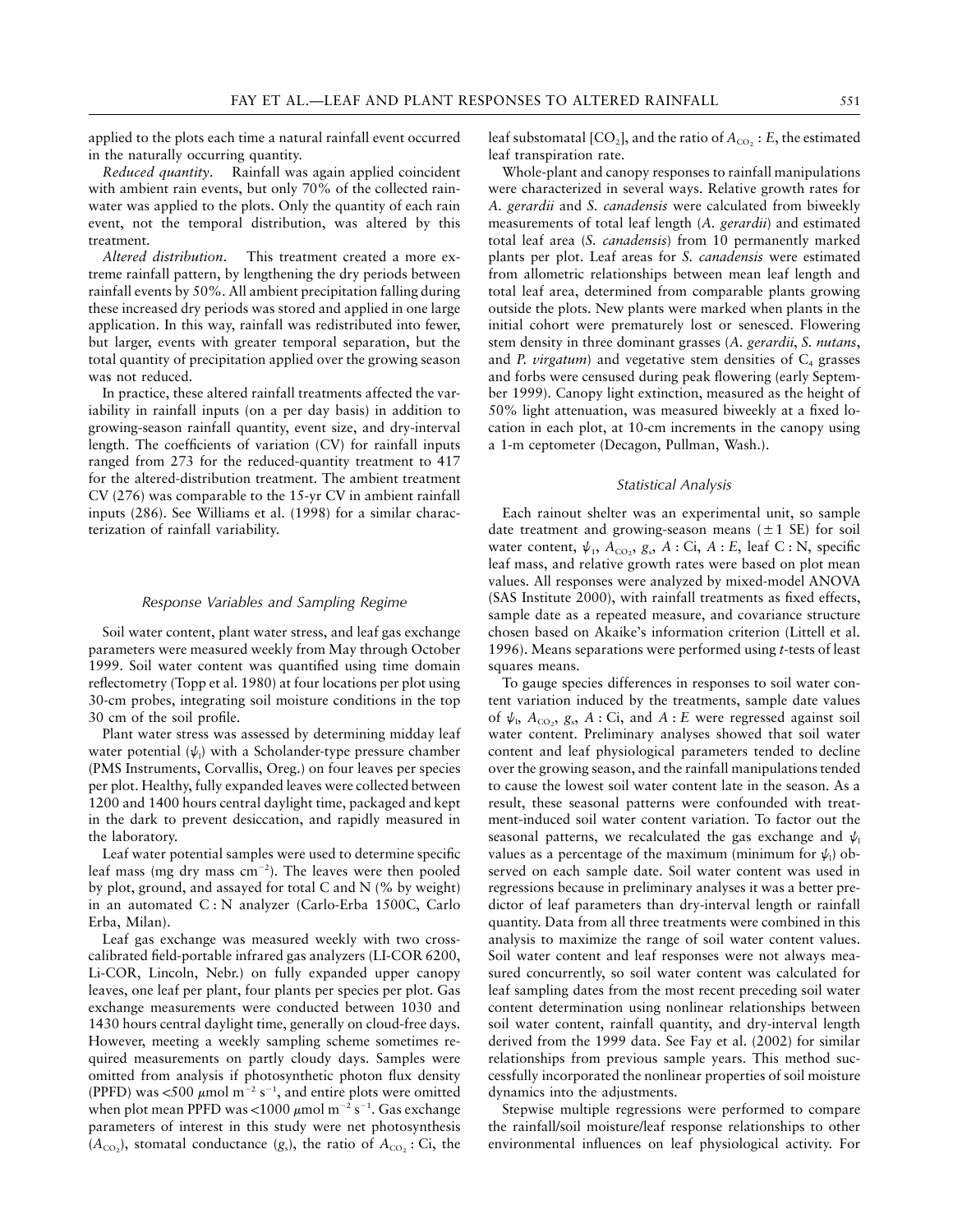

**Fig. 1** Rainfall patterns and soil moisture profile for 1999 in the Rainfall Manipulation Plots field plots. *a*, Precipitation events. *b*, *c*, Soil water content values (mean  $\pm$  1 SE) by sample date. ANOVA results: date,  $F_{24,144} = 102.15$ ,  $P < 0.0001$ ; treatment × date,  $F_{48,144} = 31.48, P < 0.0001$ . Asterisks denote significant soil water content differences between (*b*) ambient and reduced quantity or (*c*) ambient and altered distribution on specific dates (≤0.05). *d*, Soil water content deviations from ambient. Open circles  $=$  ambient quantity and interval; gray circles  $=$  reduced quantity; black circles  $=$  altered distribution.

 $A_{CO<sub>2</sub>}$  and  $g<sub>s</sub>$ , these variables were PPFD, leaf temperature, and leaf-to-air vapor pressure deficit (VPD) from the gas exchange measurements and soil temperature at 15 cm during the measurement period from probes in the plots. For  $\psi_{\text{I}}$ , the variables were air and soil temperatures, net radiation, and VPD measured directly in the rainout shelters or at the Konza Prairie meteorological station, 0.5 km from the shelters. The predictor variables were initially submitted to principal component analysis, and the first two principal components (PCs) were used in the stepwise procedure along with soil water content. For  $A_{CO_2}$  and  $g_s$ , the first PC described temperatures and VPD  $(r^2 = 0.50)$ , and the second PC described PPFD  $(r^2 = 0.29)$ . PCs for  $\psi_1$  were similar to those for  $A_{CO}$ , with the first PC describing temperatures and VPD ( $r^2 = 0.56$ ) and the second PC describing net radiation fluxes ( $r^2 = 0.25$ ).

#### **Results**

### *Rainfall Regime*

Growing-season rainfall in 1999 totaled 753 mm, 14% above the 16-yr average. From May through September 1999, there were 28 ambient rainfall events, with 19 events  $>5$  mm (fig. 1*a*). The altered-distribution treatment resulted in six events (two applied over two or three consecutive days; fig. 1*a*). Mean event sizes in each treatment were  $15.85 \pm$ 0.49 mm (ambient),  $11.38 \pm 0.35$  (reduced quantity), and  $51.21 \pm 2.76$  (altered distribution). The mean length of dry periods was  $6.2 \pm 1.7$  d for ambient intervals and  $15.5 \pm 1.7$ 4.9 d for altered distribution. The  $>50\%$  difference in mean dry-interval length resulted from the numerous short intervals between ambient rain events during May and June.

#### *Soil Moisture Patterns*

Frequent rainfall events caused high soil water content in the ambient and reduced-quantity treatments during May and June (fig. 1*b*). Soil water content declined through July, August, and September, interrupted by four consecutive days of rain in early August, totaling 105 mm, and later by a 20-mm rainfall early in September (fig. 1*a*). Soil water content in the reduced-quantity treatment closely tracked the ambient-quantity treatment until the end of the growing season (fig. 1*b*).

In the altered-distribution treatment, soil water content values fell significantly below ambient values during several of the experimentally increased dry intervals (fig. 1*c*). The mean deviation from ambient for this treatment was over 19% ( $\pm$ 2.9%), compared with 8% ( $\pm$ 1.9%) for the reduced-quantity treatment  $(t = 3.28, P = 0.002;$  fig. 1*d*), indicating that soil water content varied more strongly in response to the altered rainfall distribution. However, both the reduced-quantity and altered-distribution treatments reduced growing-season mean soil water content by similar amounts (fig. 2*a*).

### *Plant Responses*

*Leaf physiology*. The growing-season means for  $g_s$  and  $\psi_1$ in *Solidago canadensis* and for  $\psi_1$  in *Andropogon gerardii* were reduced by rainfall manipulations, with *S. canadensis's g*<sub>s</sub> strongly reduced by the altered-distribution treatment (fig. 2*b*, 2*c*). Multiple regressions of  $\psi$ <sub>1</sub>,  $A$ <sub>CO2</sub>, and  $g$ <sub>s</sub> indicated that soil water content was the best predictor of  $\psi$ <sub>1</sub> in both species and of *g*<sup>s</sup> in *S. canadensis*. The PPFD principal component better predicted  $A_{CO}$ , and  $g_s$  in  $A$ . *gerardii*, and the temperature/VPD principal component better predicted  $A_{CO_2}$  in *S. canadensis* (table 1).

Adjusted  $A_{CO_2}$  and  $g_s$  in *S. canadensis* were positively correlated with soil water content ( $R^2 = 0.30{\text -}0.35$ ; fig. 3; table 2). In addition, *S. canadensis* photosynthetic efficiency increased with soil water content, as indicated by *A* : Ci and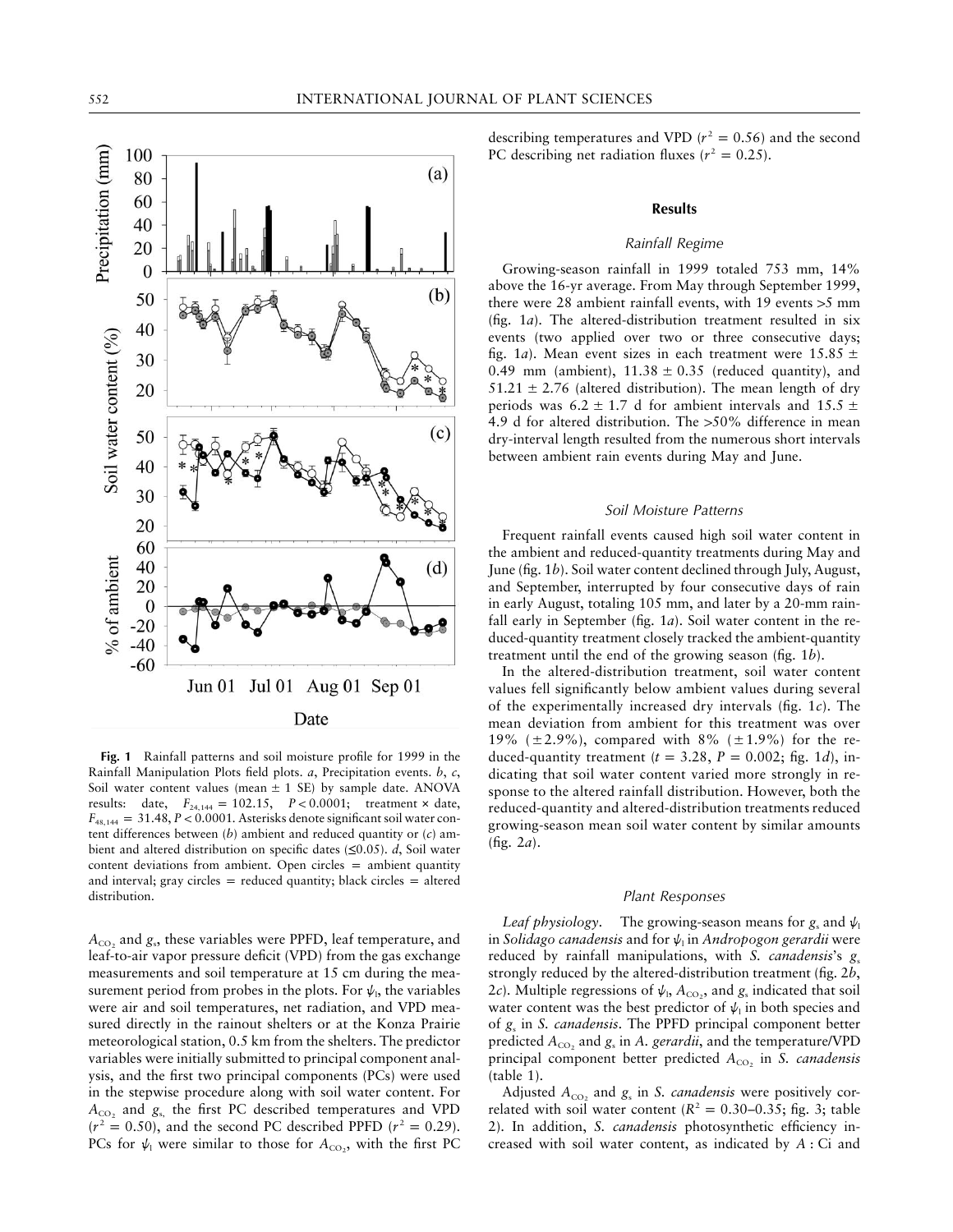

**Fig. 2** *a*, Soil water content (0–30 cm); *b*, leaf water potential  $(\psi_1)$ ; and *c*, stomatal conductance (*g*s) for *Andropogon gerardii* (black bars) and *Solidago canadensis* (white bars) in the Rainfall Manipulation Plot experiment. ANOVA results for (*a*)  $F_{2,6} = 10.92$ ,  $P = 0.0100$ ; *b*, *Andropogon*,  $F_{2,6} = 4.89$ ,  $P = .0549$ . *Solidago*,  $F_{2,6} = 6.51$ ,  $P =$ 0.0314;  $c, F_{2,6} = 12.73, P = 0.0069$ . Means sharing the same letter were not significantly different by *t*-tests of least squares means.

 $A: E(R^2 = 0.38{\text -}0.40; \text{ fig. 3; table 2). In contrast, A: Ci was$ the only physiological parameter correlated (negatively) with soil water content for *A. gerardii* ( $R^2 = 0.13$ ; fig. 3; table 2). Adjusted  $\psi_1$  was not related to soil water content for either species (table 2).

*Plant growth*. Most of the growth measures for these species were unresponsive to either rainfall manipulation treatment (table 3). Leaf C : N and specific leaf mass in *S. canadensis* were the exceptions, increasing in both the reducedquantity and the altered-distribution treatments. Also, canopy structure was impacted by the rainfall manipulations, with light penetration into the canopy increased in both rainfall treatments (table 3).

# **Discussion**

# *Treatment Impacts on Soil Moisture, Leaf Physiology, and Growth*

Rainfall manipulations affected both the means and the temporal variability in soil moisture. The more extreme rainfall regime imposed in the altered-distribution treatment reduced the growing-season mean soil water content of the top 30 cm of the soil profile. This was a direct result of increased temporal variability in precipitation inputs since the altered rainfall distribution treatment received the full ambient quantity of rainfall over the growing season. Soil moisture dynamics in the upper soil profile are crucial for plant performance and other important aspects of ecosystem function because a large fraction of the root biomass, microbial biomass, decomposition, nutrient cycling, and carbon storage occurs there in tallgrass prairie and other terrestrial ecosystems (Jackson et al. 1996; Blair et al. 1998; Rice et al. 1998).

Soil moisture variability affected leaf-level physiological processes differently in these two species, although not in the way we initially expected. *Solidago canadensis* was more responsive

| ю<br>п<br>n<br>× |
|------------------|
|------------------|

**Stepwise Multiple Regression Analysis of** *Andropogon gerardii* **and** *Solidago canadensis*  $\psi_{\nu}$  $A_{\text{co}_{2^{\prime}}}$  *and*  $g_{\text{s}}$ 

| Variable       | Partial $R^2$ | $\overline{F}$ | $\overline{P}$ |  |
|----------------|---------------|----------------|----------------|--|
| A. gerardii:   |               |                |                |  |
| ψ.:            |               |                |                |  |
| <b>SWC</b>     | 0.486         | 69.94          | < 0.0001       |  |
| Temp/VPD       | 0.116         | 21.35          | < 0.0001       |  |
| Netrad         | 0.018         | 3.40           | 0.0693         |  |
| Total          | 0.620         | 39.19          | < 0.0001       |  |
| $A_{CO}$ :     |               |                |                |  |
| <b>PPFD</b>    | 0.418         | 50.29          | < 0.0001       |  |
| <b>SWC</b>     | 0.051         | 6.55           | 0.0127         |  |
| Total          | 0.469         | 30.42          | < 0.0001       |  |
| $g_s$ :        |               |                |                |  |
| <b>PPFD</b>    | 0.297         | 21.94          | < 0.0001       |  |
| Total          | 0.297         | 21.94          | < 0.0001       |  |
| S. canadensis: |               |                |                |  |
| $\psi$ :       |               |                |                |  |
| <b>SWC</b>     | 0.279         | 28.69          | < 0.0001       |  |
| Netrad         | 0.197         | 27.39          | < 0.0001       |  |
| Temp/VPD       | 0.028         | 4.05           | 0.0479         |  |
| Total          | 0.504         | 24.38          | < 0.0001       |  |
| $A_{\rm CO}$ : |               |                |                |  |
| Temp/VPD       | 0.604         | 113.07         | < 0.0001       |  |
| <b>PPFD</b>    | 0.076         | 17.37          | < 0.0001       |  |
| <b>SWC</b>     | 0.015         | 3.65           | 0.0601         |  |
| Total          | 0.696         | 54.91          | < 0.0001       |  |
| $g_s$ :        |               |                |                |  |
| <b>SWC</b>     | 0.413         | 38.66          | < 0.0001       |  |
| <b>PPFD</b>    | 0.069         | 7.18           | 0.0097         |  |
| Total          | 0.482         | 25.10          | < 0.0001       |  |

Note. Analysis used soil water content (SWC) and two principal component analysis–derived variables, one combining air and soil temperatures (Temp) and vapor pressure deficit (VPD), the second primarily describing net radiation (Netrad;  $\psi$ <sub>1</sub>) or photosynthetic photon flux density (PPFD;  $A_{CO}$ , and  $g_s$ ).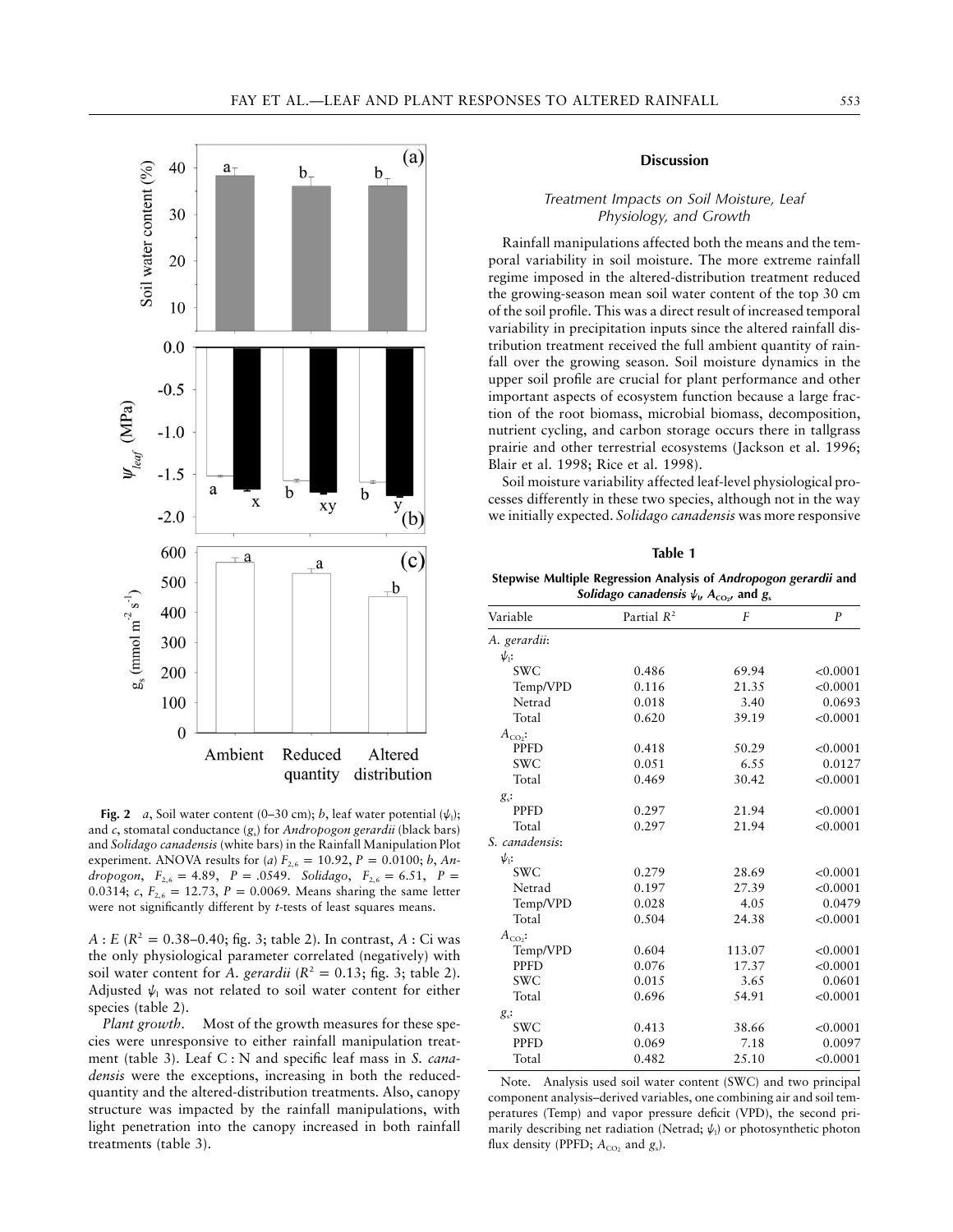

Fig. 3 Relationships of (*a*) relative leaf photosynthesis ( $A_{CO}$ ,), (*b*) relative stomatal conductance (*g*<sub>s</sub>), (*c*) relative photosynthetic carbon use efficiency  $(A_{CO} : Ci)$ , and (*d*) relative photosynthetic water use efficiency  $(A : E)$  with 0–30 cm soil water content  $(c, d)$  for *Andropogon gerardii* and *Solidago canadensis*. Linear regression statistics in table 1.

than *Andropogon gerardii* to variability in 0–30-cm soil water content. Seasonally adjusted photosynthetic rates  $(A_{CO_2})$ , stomatal conductance  $(g_s)$ , and photosynthetic efficiency  $(A : Ci)$ and *A* : *E*) increased with soil water content in *S. canadensis* but not in *A. gerardii*. The lack of response in *A. gerardii* was not expected from a putatively shallow, fibrous-rooted warmseason  $C_4$  grass, although Williams et al. (1998) reported similar results for an African  $C_4$  grass. The unresponsiveness of *A. gerardii* may have resulted from its inherently high water use efficiency and drought-tolerance mechanisms, which can buffer plant performance from soil moisture variability (Hayes 1985; Heckathorn and DeLucia 1994; Heckathorn et al. 1997; Knapp and Medina 1999). Moreover, in irrigation studies,  $\psi_1$ differed only slightly (0.17 MPa) between droughted and wellwatered *A. gerardii*, despite large differences in productivity (Knapp et al. 2001), which is further evidence of the physiological buffering capacity of this species. Previous studies found that leaf gas exchange and water status in *A. gerardii* responded less to soil moisture variation than another common C4 grass, *Sorghastrum nutans*, despite their frequent cooccurrence and similar life histories (Silletti and Knapp 2001). Thus, other warm-season  $C_4$  grasses may show stronger responses to soil moisture variability in both leaf activity and growth than *A. gerardii*.

*Solidago canadensis*'s photosynthetic responsiveness was not consistent with that of a deeply rooted  $C_3$  forb. Many of the predictions about  $C_3$  and  $C_4$  responses assume steady state conditions, and under conditions of resource variability imposed with our rainfall manipulations, these predictions may not apply (Knapp 1993). Patterns in soil water content below 30 cm may also provide an explanation. Typically, one would expect deep soil recharge and less temporal variability in deep

**Table 2**

Linear Regression Parameters and Significance Tests for Relationships between  $A_{\text{co}}$ ,  $g_s$ ,  $A: C$ i,  $A: E$ , and  $\psi_1$  versus **Soil Water Content (SWC) in** *Andropogon gerardii* **and** *Solidago canadensis*

|                       | A. gerardii |       |     | S. canadensis |          |       |      |          |
|-----------------------|-------------|-------|-----|---------------|----------|-------|------|----------|
|                       | Slope       | $R^2$ |     |               | Slope    | $R^2$ |      |          |
| $A_{CO}$ , vs. SWC    | $\cdots$    | 0.02  | 1.0 | 0.3227        | 86.6     | 0.30  | 23.0 | < 0.0001 |
| $gs$ vs. SWC          | $\cdots$    | 0.01  | 1.6 | 0.2141        | 104.9    | 0.35  | 28.1 | < 0.0001 |
| $A_{CO}$ /Ci vs. SWC  | $-49.5$     | 0.13  | 7.7 | 0.0084        | 142.1    | 0.40  | 31.4 | < 0.0001 |
| $A_{CO}$ , /E vs. SWC | $\cdots$    | 0.02  | 0.1 | 0.8057        | 137.5    | 0.38  | 31.9 | < 0.0001 |
| $\psi_1$ vs. SWC      | $\cdots$    | 0.02  | 2.0 | 0.1598        | $\cdots$ | 0.02  | 0.1  | 0.8487   |

Note. See figure 3.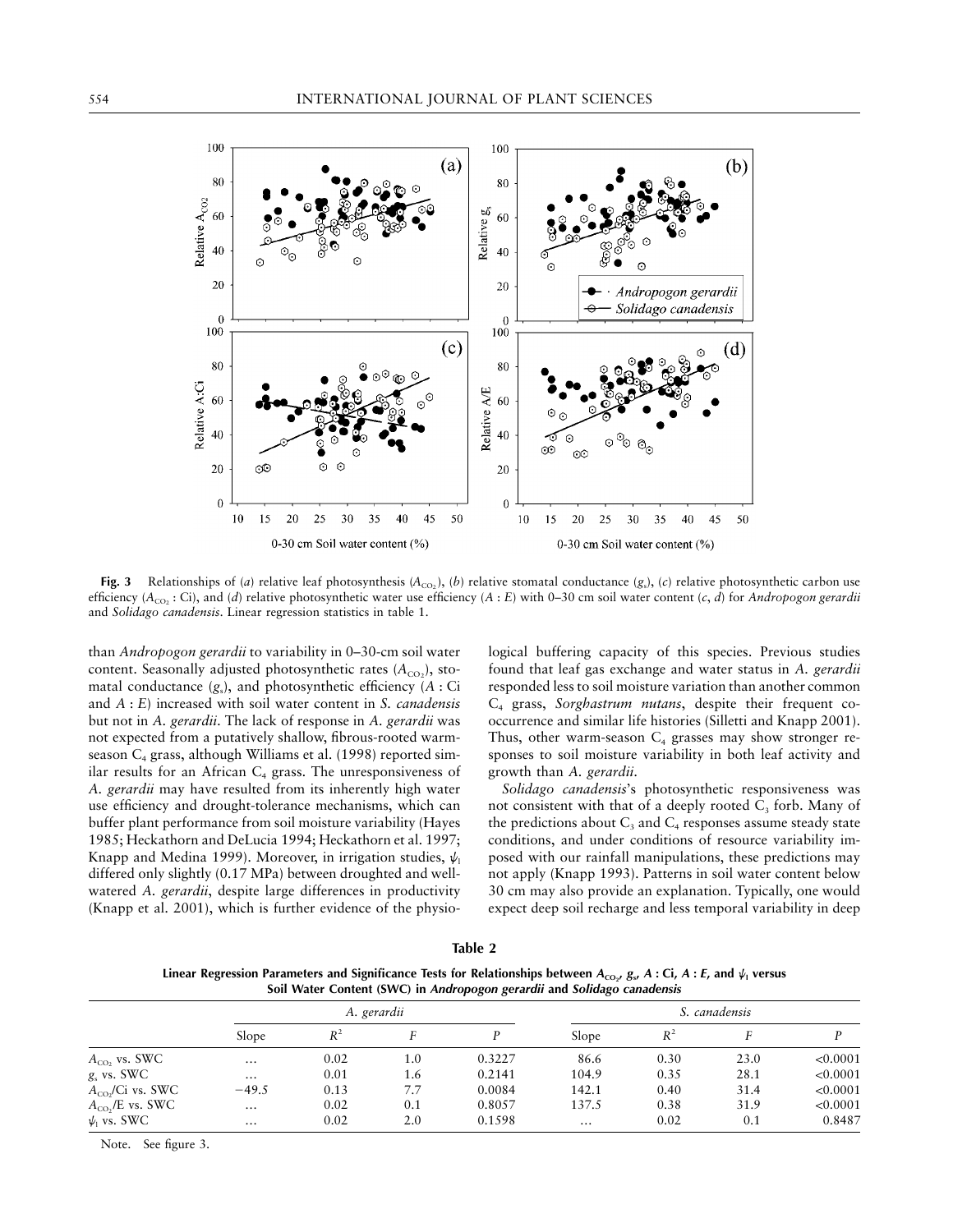#### **Table 3**

|                                                                                       |                                 |                              | Altered                             | <b>ANOVA</b> |          |
|---------------------------------------------------------------------------------------|---------------------------------|------------------------------|-------------------------------------|--------------|----------|
|                                                                                       | Ambient                         | Reduced quantity             | distribution                        | F            | P        |
| A. gerardii:                                                                          |                                 |                              |                                     |              |          |
| Leaf C : N ratio $(\% )$                                                              | 38.8<br>1.3<br>$+$              | $40.5 + 1.3$                 | $38.9 +$<br>1.5                     | 1.44         | ns       |
| Specific leaf mass (mg $\text{cm}^{-2}$ )                                             | 7.2<br>0.3<br>$^{+}$            | 7.2<br>$+$<br>0.4            | 7.2<br>$+$<br>0.3                   | 0.01         | ns       |
| Total leaf length (cm)                                                                | $+26.3$<br>288.7                | 216.9<br>$+20.4$             | $205.4 \pm$<br>8.7                  | 0.35         | ns       |
| Relative growth rate (cm cm <sup>-1</sup> d <sup>-1</sup> ) $\times$ 10 <sup>-2</sup> | 0.18<br>$2.11 \pm$              | 0.18<br>$1.86 \pm$           | $2.16 \pm$<br>0.18                  | 0.78         | ns       |
| S. canadensis:                                                                        |                                 |                              |                                     |              |          |
| Relative growth rate (cm cm <sup>-1</sup> d <sup>-1</sup> ) $\times$ 10 <sup>-3</sup> | 0.68<br>5.56 $\pm$              | $5.70 +$<br>0.68             | $4.96 +$<br>0.68                    | 0.34         | ns       |
| Leaf C : N ratio $(\% )$                                                              | $0.8^{\rm A}$<br>31.3<br>$+$    | 33.3 $\pm$ 0.7 <sup>B</sup>  | 33.0 $\pm$ 0.8 <sup>B</sup>         | 5.53         | 0.0058   |
| Specific leaf mass (mg $\text{cm}^{-2}$ )                                             | $0.4^{\rm A}$<br>9.9<br>$+$     | $0.4^{\rm B}$<br>10.3<br>$+$ | $+$ 0.4 <sup>c</sup><br>11.9        | 29.59        | < 0.0001 |
| $C_4$ grass vegetative stem density (m <sup>-2</sup> )                                | 1015.7<br>$+36.6$               | $1072.6 + 79.8$              | 1054.9<br>$+90.4$                   | 0.11         | ns       |
| $C_4$ grass flowering stem density (m <sup>-2</sup> )                                 | $+2.3$<br>6.5                   | 6.9<br>- 3.1<br>$+$          | 4.1<br>-1.6<br>$^{+}$               | 0.63         | ns       |
| $C_3$ vegetative stem density (m <sup>-2</sup> )                                      | $+31.3$<br>230.1                | 179.1<br>$+64.4$             | 111.8<br>$+$ 12.5                   | 3.53         | 0.1308   |
| Canopy light penetration (height at 50% of                                            |                                 |                              |                                     |              |          |
| incident PPFD, cm)                                                                    | 2.0 <sup>A</sup><br>47.1<br>$+$ | 35.6 $\pm$ 2.5 <sup>B</sup>  | 2.0 <sup>AB</sup><br>41.7<br>$^{+}$ | 6.56         | 0.0400   |

**Plant Growth Responses in** *Andropogon gerardii* **and** *Solidago canadensis* **and Canopy Light Penetration (Means**  $\pm$  **1 SE) and ANOVA Statistics Resulting from Altered Rainfall Patterns in the Rainfall Manipulation Plot Experiment**

Note. Letters indicate significant differences between means.  $PPFD =$  photon flux density.

soil water content with large rain events, a pattern seen in other grassland systems (LeRoux and Bariac 1998). However, there may have been less deep soil recharge or greater temporal variation than expected, *S. canadensis* may be less deeply rooted than expected, or deeper soils had poor hydraulic properties. Questions of deep soil moisture patterns and species root activity profiles are among the most important issues for explaining plant performance and productivity under altered rainfall patterns. We currently have preliminary data suggesting an increased proportion of total biomass has been allocated belowground in the altered-distribution treatment, and we began neutron probe soil moisture sampling during the 2001 growing season.

The confounding of treatment-induced variation in soil moisture with seasonal patterns in soil moisture and its implications for leaf physiological activity require additional research. Adjusting the leaf-level responses to factor out the seasonal trend was important in our analysis because without the adjustment the species showed opposite reactions in gas exchange parameters, i.e., stronger relationships with soil moisture variability for *A. gerardii* than for *S. canadensis* and significant correlations for  $A_{CO_2}$  and  $\psi_1$ . These differences in patterns seen in the adjusted versus the unadjusted analysis imply that seasonal patterns were probably larger than treatment effects for *A. gerardii*; therefore, the seasonal variation in precipitation inputs and soil moisture may be more important for this and other  $C_4$  grasses. In contrast, the within-season variability in precipitation and soil moisture, the focus of our manipulations, may be more important for *S. canadensis* and potentially for other forbs.

Soil moisture variability induced by rainfall manipulations caused few responses in the growth parameters of the two species measured in this study, a result also found by Gutierrez et al. (1988) in a desert grassland. A survey of 27 tallgrass prairie plant species, including all the dominant  $C_4$  grasses and several abundant forbs, indicated that leaf-level photosynthesis was a good predictor of long-term success in tallgrass prairie but not necessarily of individual performance (Turner et al. 1995; McAllister et al. 1998). There may also have been offsetting effects of the rainfall manipulations on availability of other resources. For example, the increased canopy light penetration likely reduced light limitation for both species (Turner and Knapp 1996), potentially lessening the impacts on individual plant growth from lower, more variable soil water contents. Increased light penetration indicates lower total aboveground productivity, and we have documented that total productivity was reduced in both the reduced-quantity and the altered-distribution treatments (Fay et al. 2000). As a result, the impacts of lower, more variable soil water contents become more important at scales larger than individual plants. Increased canopy illumination with altered rainfall patterns may also have important consequences for species interactions and future species composition.  $C_3$  and  $C_4$  species differed in photosynthetic light response (Pearcy and Ehleringer 1984; Knapp and Medina 1999), a basis for species partitioning of the canopy light profile (Anten and Hirose 1999). Light regulates plant and leaf morphology (Skalova et al. 1999) and has been related to diversity in experimental assemblages (Spehn et al. 2000). Canopy illumination dynamics are thus likely to reflect both cause and effect in the long-term responses of this grassland to altered rainfall patterns.

#### *Implications for Climate-Change Impacts on Grasslands*

Alterations in rainfall patterns will be accompanied by elevated atmospheric  $CO<sub>2</sub>$  and other elements of climate change. Elevated  $CO<sub>2</sub>$  is expected to increase soil moisture availability in many ecosystems through improved plant water use efficiency (Townend 1993; Bazzaz 1996). Substantial increases in plant water status and carbon gain (up to 30%) have been reported in grassland systems in response to increased CO<sub>2</sub> concentrations (Knapp et al. 1996; Newton et al. 1996; Hamerlynck et al. 1997; Niklaus et al. 1998; Clark et al. 1999;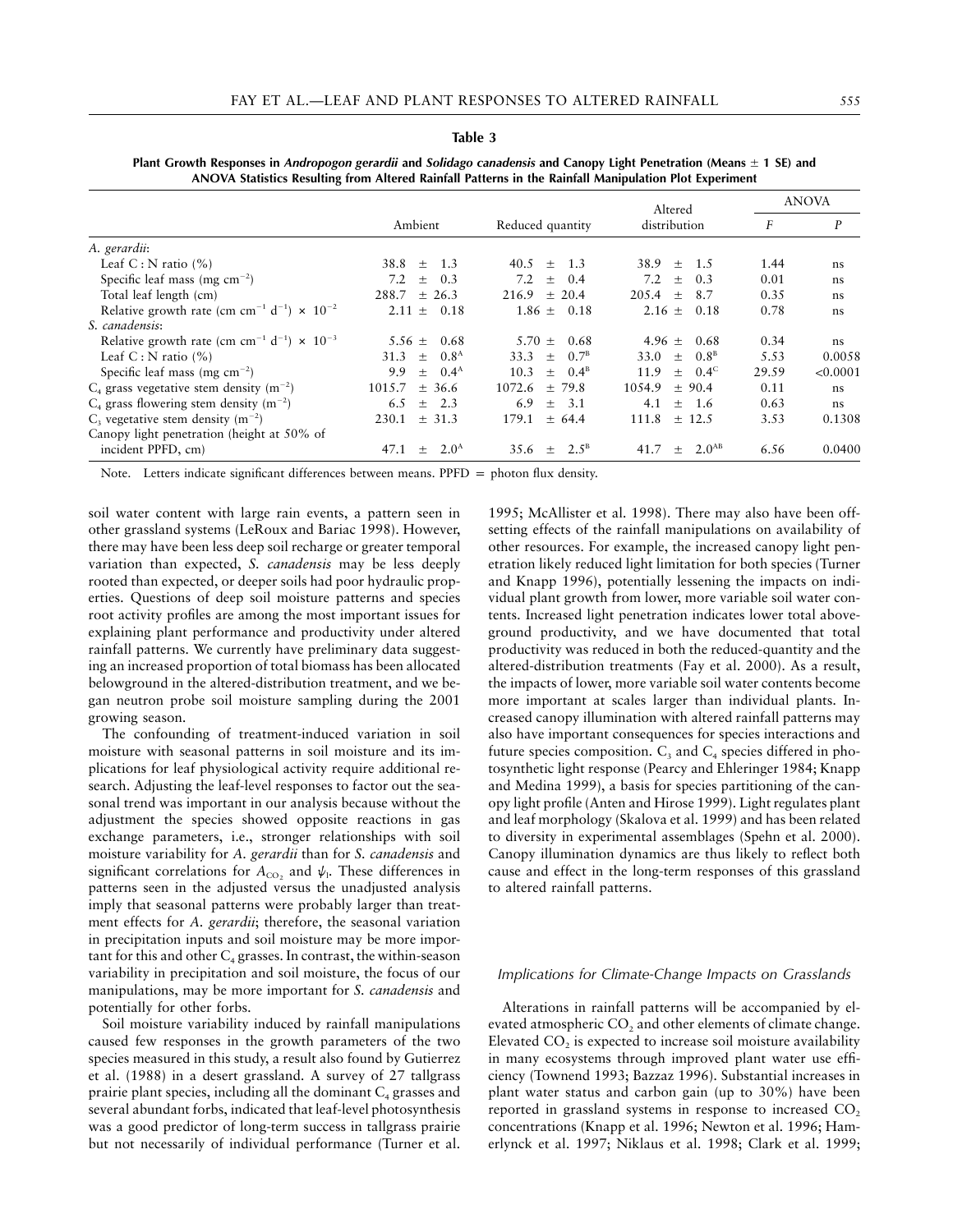Ward et al. 1999; Volk et al. 2000). However, an implication of this study is that variability induced by altered rainfall patterns may offset elevated  $CO<sub>2</sub>$  effects on soil water content and leaf physiological activity, especially in species with  $C_3$  photosynthesis. A comprehensive understanding of climate-change impacts on grassland species will also require addressing the role of projected atmospheric warming, which should reinforce the effects precipitation-induced soil-moisture variability on leaf and plant responses.

# Anten NPR, T Hirose 1999 Interspecific differences in above-ground growth patterns result in spatial and temporal partitioning of light among species in a tall-grass meadow. J Ecol 87:583–597.

- Bailey RG 1998 Ecoregions: the ecosystem geography of the oceans and continents. Springer, New York. 176 pp.
- BassiriRad H, DC Tremmel, RA Virginia, JF Reynolds, AG de Soyza, MH Brunell 1999 Short-term patterns in water and nitrogen acquisition by two desert shrubs following a simulated summer rain. Plant Ecol 145:27–36.
- Bazzaz FA 1996 Plants in changing environments: linking physiological, population, and community ecology. Cambridge University Press, Cambridge.
- Blair JM, TR Seastedt, CW Rice, RA Ramundo 1998 Terrestrial nutrient cycling in tallgrass prairie. Pages 222–243 *in* AK Knapp, JM Briggs, DC Hartnett, SL Collins, eds. Grassland dynamics: longterm ecological research in tallgrass prairie. Oxford University Press, New York.
- Borchert JR 1950 The climate of the central North American grassland. Ann Assoc Am Geogr 40:1–39.
- Clark H, PCD Newton, DJ Barker 1999 Physiological and morphological responses to elevated CO2 and a soil moisture deficit of temperate pasture species growing in an established plant community. J Exp Bot 50:233–242.
- Dougherty RL, WK Lauenroth, JS Singh 1996 Response of a grassland cactus to frequency and size of rainfall events in a North American shortgrass steppe. J Ecol 84:177–183.
- Easterling DR, GA Meehl, C Parmesan, SA Changnon, TR Karl, LO Mearns 2000 Climate extremes: observations, modeling, and impacts. Science 289:2068–2074.
- Fay PA, JM Blair, JD Carlisle, AK Knapp 2002 Precipitation and terrestrial ecosystems: mesic grassland case study. *In* JF Weltzin, GR McPherson, eds. Precipitation impacts on terrestrial ecosystems. University of Arizona Press, Tucson (in press).
- Fay PA, JD Carlisle, AK Knapp, JM Blair, SL Collins 2000 Altering rainfall timing and quantity in a mesic grassland ecosystem: design and performance of rainfall manipulation shelters. Ecosystems 3: 308–319.
- Fisher FM, JC Zak, GL Cunningham, WG Whitford 1988 Water and nitrogen effects on growth and allocation patterns of creosotebush in the northern Chihuahuan Desert New Mexico USA. J Range Manage 41:387–391.
- Freeman CC 1998 The flora of Konza Prairie: a historical review and contemporary patterns. Pages 69–80 *in* AK Knapp, JM Briggs, DC Hartnett, SL Collins, eds. Grassland dynamics: long-term ecological research in tallgrass prairie. Oxford University Press, New York.
- Freeman CC, LC Hulbert 1985 An annotated list of the vascular flora of Konza Prairie Research Natural Area, Kansas. Trans Kans Acad Sci 88:84–115.
- Giorgi F, CS Brodeur, GT Bates 1994 Regional climate change scenarios over the United States produced with a nested vegetation climate model. J Climatol 7:375–399.
- Gordon HB, PH Whetton, AB Pittock, AM Fowler, MR Hay-

# **Acknowledgments**

Ryan Anderson, Roger Baldwin, Scott Heeke, and Katy Oliver provided invaluable laboratory and field assistance during this study. Funding from USDA-NRICGP, DOE-NIGEC, and NSF-LTER is gratefully acknowledged. C. Stewart was supported by an NSF-REU fellowship at the Konza Prairie LTER. Publication 02-355-J of the Kansas Agriculture Experiment Station.

# **Literature Cited**

lock 1992 Simulated changes in daily rainfall intensity due to the enhanced greenhouse effect: implications for extreme rainfall events. Clim Dyn 8:83–102.

- Gregory JM, JFB Mitchell, AJ Brady 1997 Summer drought in northern midlatitudes in a time-dependent  $CO<sub>2</sub>$  climate experiment. J Climatol 10:662–686.
- Gutierrez JR, OA Da Silva, MI Pagani, D Weems, WG Whitford 1988 Effects of different patterns of supplemental water and nitrogen fertilization on productivity and composition of Chihuahuan Desert annual plants. Am Midl Nat 119:336–343.
- Hamerlynck EP, CA McAllister, AK Knapp, JM Ham, CE Owensby 1997 Photosynthetic gas exchange and water relation responses of three tallgrass prairie species to elevated carbon dioxide and moderate drought. Int J Plant Sci 158:608–616.
- Hayden BP 1998 Regional climate and the distribution of tallgrass prairie. Pages 19–34 *in* AK Knapp, JM Briggs, DC Hartnett, SL Collins, eds. Grassland dynamics: long-term ecological research in tallgrass prairie. Oxford University Press, New York.
- Hayes DC 1985 Seasonal nitrogen translocation in big bluestem during drought conditions. J Range Manage 38:406–410.
- Heckathorn SA, EH DeLucia 1994 Drought-induced nitrogen retranslocation in perennial C4 grasses of tallgrass prairie. Ecology 75:1877–1886.
- Heckathorn SA, EH DeLucia, RE Zielinski 1997 The contribution of drought-related decreases in foliar nitrogen concentration to decreases in photosynthetic capacity during and after drought in prairie grasses. Physiol Plant 101:173–182.
- Houghton JT 1997 Global warming: the complete briefing. Cambridge University Press, Cambridge. 251 pp.
- Jackson RB, J Canadell, JR Ehleringer, HA Mooney, OE Sala, ED Schulze 1996 A global analysis of root distributions for terrestrial biomes. Oecologia 108:389–411.
- Karl TR, RW Knight, DR Easterling, RG Quayle 1996 Indices of climate change for the United States. Bull Am Meteorol Soc 77: 279–292.
- Knapp AK 1984 Water relations and growth of three grasses during wet and drought years in a tallgrass prairie. Oecologia 65:35–43.
- 1985 Effect of fire and drought on the ecophysiology of *Andropogon gerardii* and *Panicum virgatum* in a tallgrass prairie. Ecology 66:1309–1320.
- 1993 Gas exchange dynamics in C-3 and C-4 grasses: consequences of differences in stomatal conductance. Ecology 74: 113–123.
- Knapp AK, JM Briggs, JM Blair, CL Turner 1998*a* Patterns and controls of aboveground net primary production in tallgrass prairie. Pages 193–221 *in* AK Knapp, JM Briggs, DC Hartnett, SL Collins, eds. Grassland dynamics: long-term ecological research in tallgrass prairie. Oxford University Press, New York.
- Knapp AK, JM Briggs, DC Hartnett, SL Collins 1998*b* Grassland dynamics: long-term ecological research in tallgrass prairie. Oxford University Press, New York. 364 pp.
- Knapp AK, JM Briggs, JK Koelliker 2001 Frequency and extent of